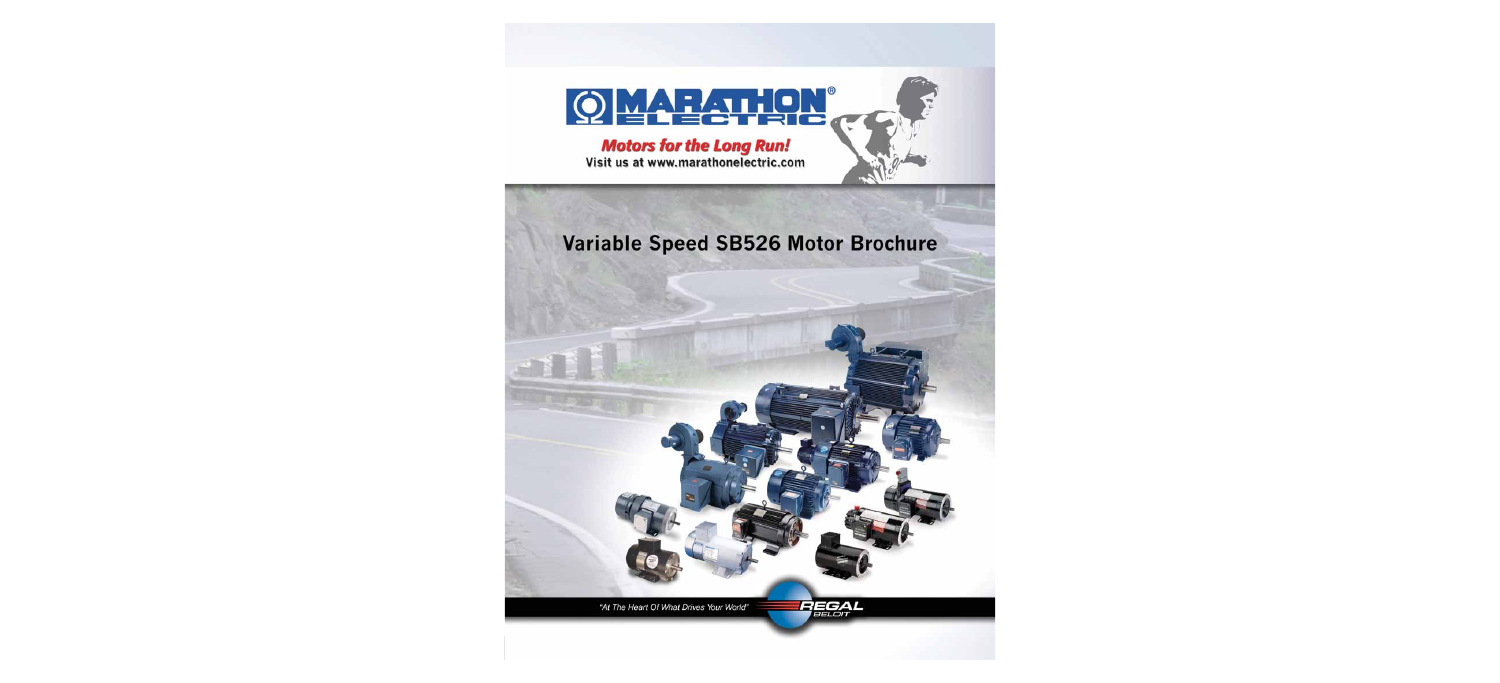

# *Black Max® & Blue Max® Motors offer MAXimum Features...*

#### **MAX GUARD® Insulation System**

- **•** Is the only insulation system that offers unlimited lead length between the motor and the drive!
- **•** Surpasses the requirements of NEMA MG1, Part 30 and 31
- **•** Is an exclusive patented feature

#### **MAXimum Performance**

- **•** Performance matched for operation with any AC drive
- **•** Preferred by leading drive manufacturers

#### **MAXimum Flexibility**

- **•** Designed-in flexibility for easy addition of encoders and brakes
- **•** Innovative patented feature called the "fracket" provides option for mounting brakes, encoders, blowers, or combinations of any of the three
- **•** NEMA frame sizes maintained



**MAX GUARD® is an exclusive Marathon Electric patented feature!**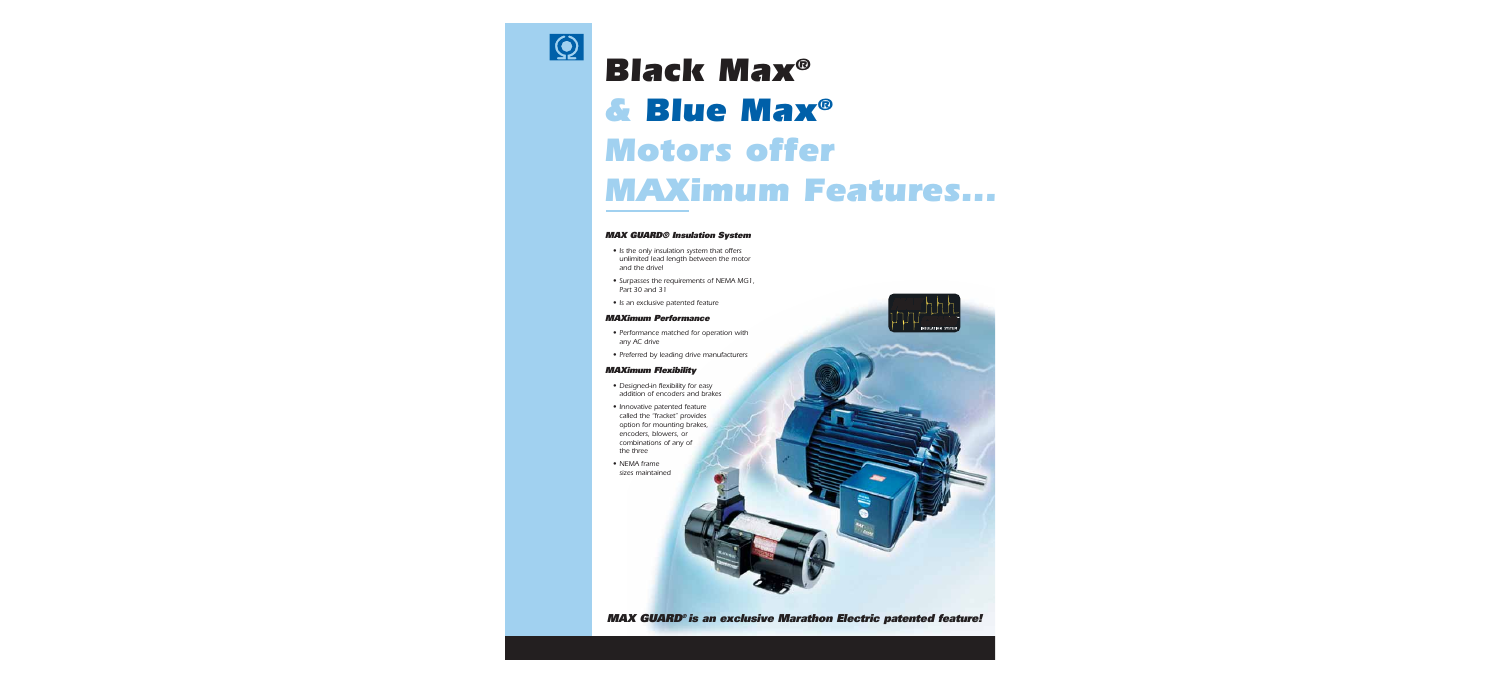## *Variable Speed* **®**

*microMAX™ Inverter Duty 1000:1 CT & 20:1 CT*



- Designed to replace PMDC, variable, or fixed speed systems.
- 1/8 HP to 10 HP, 1800 RPM. TENV & TEFC, 230 Volt, 230/460 Volt, or 575 Volt.
- TENV rated for 1000:1 Constant torque (0 to base speed).
- TEFC rated for 20:1 Constant torque.
- Cost effective designs available as C-Face, C-Face with rigid base and C-Face with removable rigid base.
- Class H insulation with CR200 corona resistant magnet wire.
- UL, CSA, CE
- No encoder provisions



#### *Applications...*

- Machine Tools
- Conveyors
- Packaging Equipment
- Batching Machines
- Printing Equipment
- Stair Lifts

*Black Max® Vector Duty 1000:1 CT*

- Designed for high performance applications utilizing Closed- or Open-Loop Vector controls or Volts/Hertz drives.
- Stock through 30 HP, 1800 RPM, and 10 HP, 1200 RPM, 230/460 Volt or 575 Volt, TENV.
- Constant torque operation from 0 to base speed on vector drive.
- Lightweight versatile design with encoder and brake provisions included on opposite drive end.
- MAX GUARD® Class F insulation system.
- UL, CSA, CE

#### *Applications...*

- Material Handling
- Machine Tools
- Conveyors
- Crane and Hoist
- Metal Processing
- Pumps
- Packaging Equipment
- Test Stands



*Black Max® Explosion Proof 1000:1 CT* 



- Designed for hazardous locations Class I Groups C & D, Class II Groups F & G.
- **Stock ratings available from** 1/4 HP through 1 HP, 1800 RPM, 230/460 Volt, C-Face with rigid base.
- **Constant torque operation** from 0 to base speed on vector drive.
- Top mounted (F3) conduit box included (shipped loose).
- MAX GUARD® Class F insulation system.
- Class F normally closed thermostats.
- No encoder provisions



#### *Applications...*

- Machine Tools
- Conveyors
- Crane and Hoist
- Packaging Equipment

#### *Blue Max® 2000 Vector Duty 2000:1 CT*



- Designed for VFD applications requiring full rated torque at 0 speed using Closed- or Open-Loop (Sensorless) Vector controls.
- 1 HP through 350 HP, 1800 RPM in stock, 230/460 Volt and 460 Volt, C-Face with rigid base (through 100 HP).
- Cast iron frame and brackets for harsh environments and minimal vibration.
- **Encoder provisions on all** stock ratings.
- Patented "fracket" design provides more options.
- MAX GUARD® Class H insulation system.
- UL, CSA, CE

#### *Applications...*

- Process Lines
- Chemical Plants
- Paper Mills
- Conveyors
- Crane and Hoist

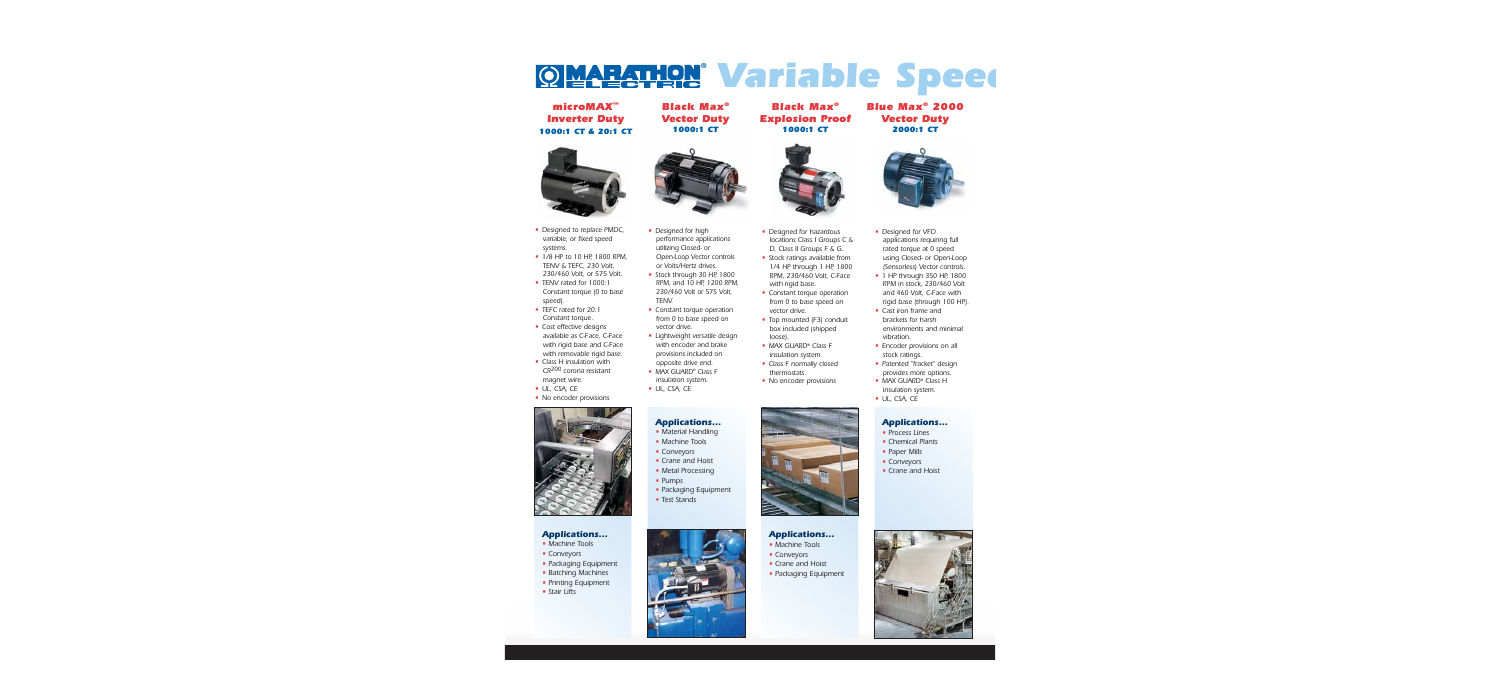## *d Motors For Your Toughe*

*Blue Max® 2000 Explosion Proof 2000:1 CT*

*Blue Max® 2000 Brakemotors 2000:1 CT*



- Designed for industrial applications in hazardous locations, Class I Groups C & D, Class II Groups F & G, that require precise speed control.
- 1 HP through 20 HP, 1800 RPM, 230/460 Volt, C-Face with rigid base.
- Capability of building ratings up to 150 HP.
- Cast iron frame and brackets for dirty, dusty or caustic environments.
- BEI H38 Encoder, 1024 ppr on stock ratings, other encoders available on factory build-ups.
- MAX GUARD® Class F insulation system.



#### *Applications...*

- **Process Lines**
- Chemical Plants
- Paper Mills
- **Conveyors**
- Crane and Hoist



- Similar industrial design as the Blue Max® 2000 motor only featured with a brake for temporary slow down and holding.
- Stock ratings from 1 HP through 20 HP, 1800 RPM, 230/460 volt, C-face with rigid base.
- Constant torque operation from 0 to base speed on vector drive.
- Cast iron frame and brackets for dirty, dusty or caustic environments.
- MAX GUARD® Class F insulation system.
- Build-up ratings through 200 HP with brakes up to 1000 lb-ft.

#### *Applications...*

- Process Lines
- Chemical Plants
- Paper Mills
- Conveyors
- Crane and Hoist



#### *Applications...*

- Center Winders • Payoff and
- Tension Reels
- Uncoilers
- Recoilers
- Scrap Choppers
- Slitters

*Blue Max® 2000 Wide Constant Horsepower 2000:1 CT*



- Available in TEBC, TENV, and DPFV Blue Max® enclosures.
- Totally Enclosed from 5 HP through 350 HP and Dripproof from 25 HP through 450 HP.
- Up to 4 times base speed, constant horsepower ("field weakening" mode).
- One minute overload @ 150% of rated torque below base speed.
- **125% overload capability to** maximum constant HP RPM.
- MAX GUARD® Class F insulation system.
- Class F normally closed thermostats

#### *Applications...*

- Center Winders
- Payoff and



*Ventilated*



- Durable Blue Max® 2000 design, precise speed and torque requlation.
- 30 HP through 1250 HP, factory build-up capabilities.
- Cast iron frame and brackets for industrial durability.
- Constant torque operation from 0 to base speed on vector drive.
- Numerous encoder options and configurations
- MAX GUARD<sup>®</sup> Class F insulation system.





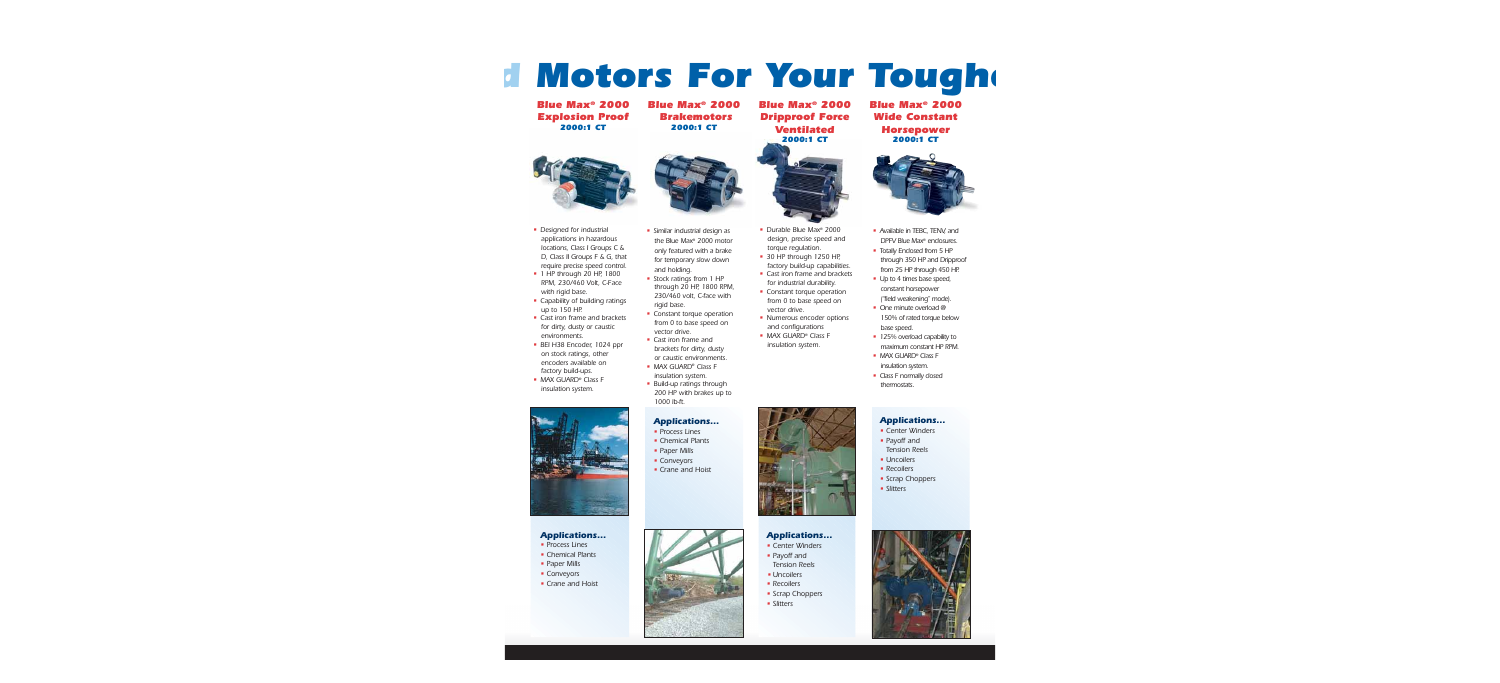# *est Applications*

#### *Blue Chip® Severe Duty Explosion Proof 2:1 CT to 10:1 CT*



- Cast iron construction, 1 HP through 350 HP, UL Listed.
- Class I Groups C & D, Class II Groups F & G, Temperature code T3B.
- Motor nameplate has Variable & Constant torque capability for use with any PWM Drive.
- **1.15 Service factor on** sinewave, 1.0 Service factor on VFD power.
- **CR<sup>200</sup> corona resistant** magnet wire.
- Meets IEEE45 USCG Marine Duty specifications.
- **IP54 Construction.**



#### *Applications...*

- Fans and Blowers
- Pumps
- Compressors
- Machine Tools
- Conveyors

*Blue Chip XRI® Severe Duty & IEEE841 Up to 20:1 CT*



- **·** 100% cast iron construction, 3/4 HP through 450 HP.
- Capable of Variable torque and Constant torque.
- **1.15 Service factor on** sinewave, 1.0 Service factor on VFD power.
- NEMA Design B provides limited in-rush current when by-passing the VFD.
- Internal and external epoxy coatings.
- MAX GUARD® Class F insulation system.
- Meets IEEE45 USCG Marine Duty Specifications.
- IP54 Construction on XRI Severe Duty and IP56 Construction on IEEE841.

### *Applications...*

- Refineries
- Food Processing
- Mines
- Foundries
- Chemical Plants
- Paper Making
- Marine Duty
- **Automotive Plants**



#### *Washdown PowerWash™ 2:1 CT to 20:1 CT*



- USDA-approved white epoxy paint, 1/4 HP through 10 HP.
- **100% stainless steel three** phase designs available, 1/2 HP through 10 HP.
- Capable of 10:1 Variable torque and up to 20:1 Constant torque on select ratings.
- 1.15 Service factor on sinewave, 1.0 Service factor on VFD power.
- Internal corrosion resistant coatings on frame, base, endshields, rotor and stator.
- MAX GUARD® Class F insulation system.
- **IP55 Construction.**



#### *Applications...*

- Dairies
- **Beverage Plants**
- Food Processing
- Slaughter Houses • Bakeries
- 
- Pharmaceutical Plants
- Car Washes

#### *IEC Globetrotter® Up to 20:1 CT*



- Aluminum construction 63-90 frame, cast iron construction 100-315 frame.
- Capable of 10:1 Variable torque, and up to 20:1 Constant torque on select ratings.
- Meets IEC 34 and IEC 72 standards.
- Design N with NEMA design B torques.
- B3 Mounting (rigid base) in stock; B3/B5 or B3/B14 mountings available.
- MAX GUARD® Class F insulation system.
- **IP55 Construction.**

#### *Applications...*

- Machine Tools
- Textile Machinery
- Conveyors
- Pumps
- Blowers